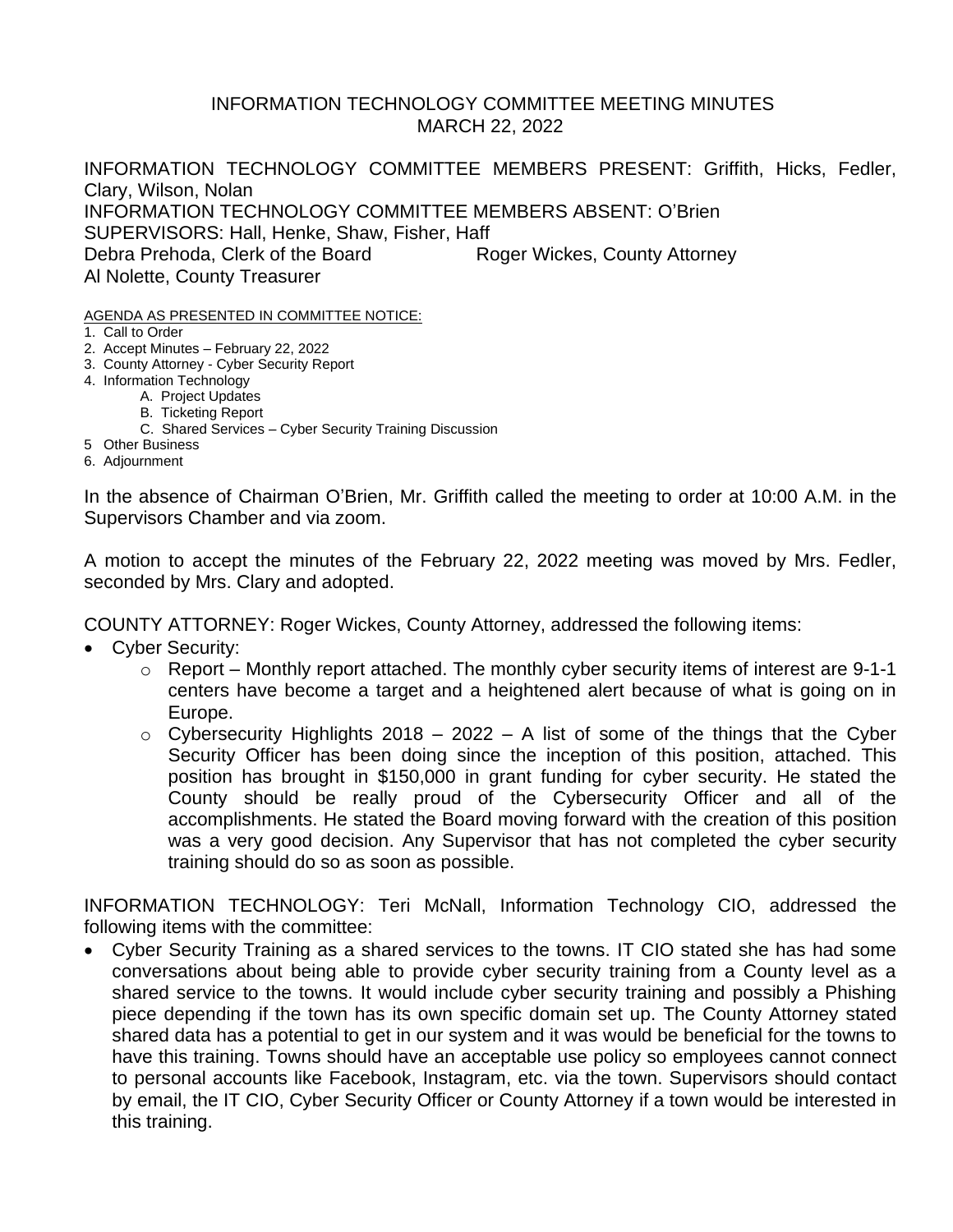- Project Updates, handout attached. Current projects are on pace and a couple new are starting up. Set to go live on Friday with the new Code Enforcement software. The new Probation software is moving along as well with a kickoff call last week. Completed this month the mobile device platform which has been rolled out to a few departments and looking to move forward with rolling it out countywide; provides security and asset management.
- Completed Ticket Report, handout attached. Noted the amount of time spent on Code Enforcement last month with their new software. She praised the Code Enforcement Administrator for all his time and energy into this project.
- Prepared a bulleted one-page sheet that goes through the different areas of technology that towns probably use and Supervisors could contact her to discuss further or with their IT provider. The list will be emailed to all Supervisors. It is meant to be a conversation starter and the IT CIO is willing to go into more detail.

OTHER BUSINESS: None.

The meeting adjourned at 10:27 A.M.

*Debra Prehoda, Clerk Washington County Board of Supervisors*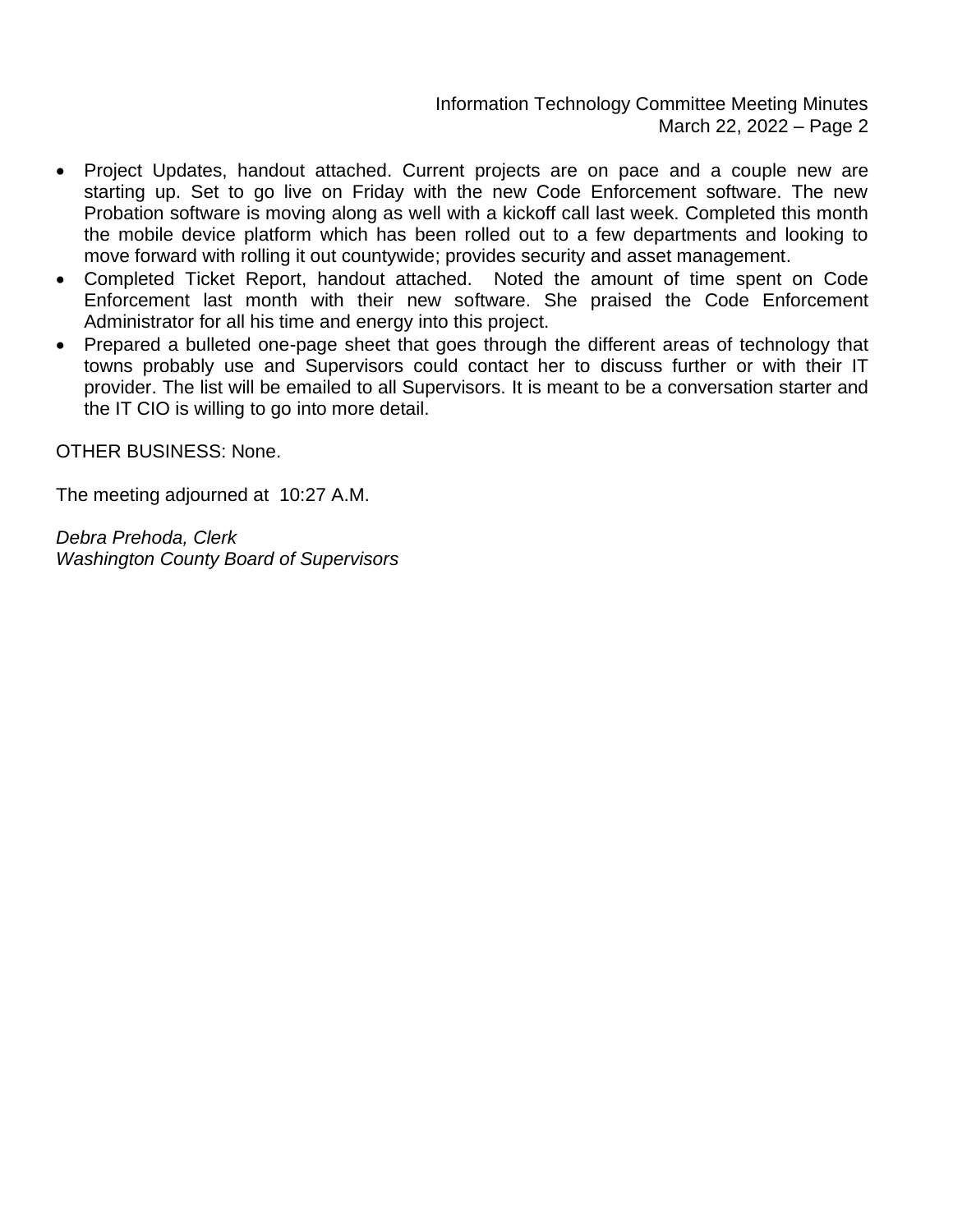

 383 BROADWAY, FORT EDWARD, NY 12828 PHONE (518)746-2106 – FAX (518)746-2137 [cyberaware@washingtoncountyny.gov](mailto:cyberaware@washingtoncountyny.gov)

**Karen R Pratt** Cyber Security Officer

**Cyber Report 2/14/2022 – 3/13/2022**



#### **Incident/Remediation Efforts**

İ

- Received 95 advisories/vulnerabilities/security updates. Reviewed, distributed and remediated where necessary.
- Received 6 advisories relating to elections subject. Reviewed, distributed and remediated where necessary.
- Shared with colleagues pertinent situational awareness notifications received via NYS and/or other resources.
- Researched and discussed 16 inquiries of e-mail or other containing information or links that elevated suspicion.
- Researched and discussed 134 alerts of abnormal file behavior within organization.

#### **Monthly Items of Interest**

- Upcoming (March 28-April 1) Cyberattack Simulation Ransomware on 911 Systems and Backup Systems hosted by the National Association of Counties and the Professional Development Academy.
- Heightened awareness because of world events. See Cybersecurity and Infrastructure Security Agency (CISA) SHEILDS UP campaign [https://www.cisa.gov/shields-up.](https://www.cisa.gov/shields-upH)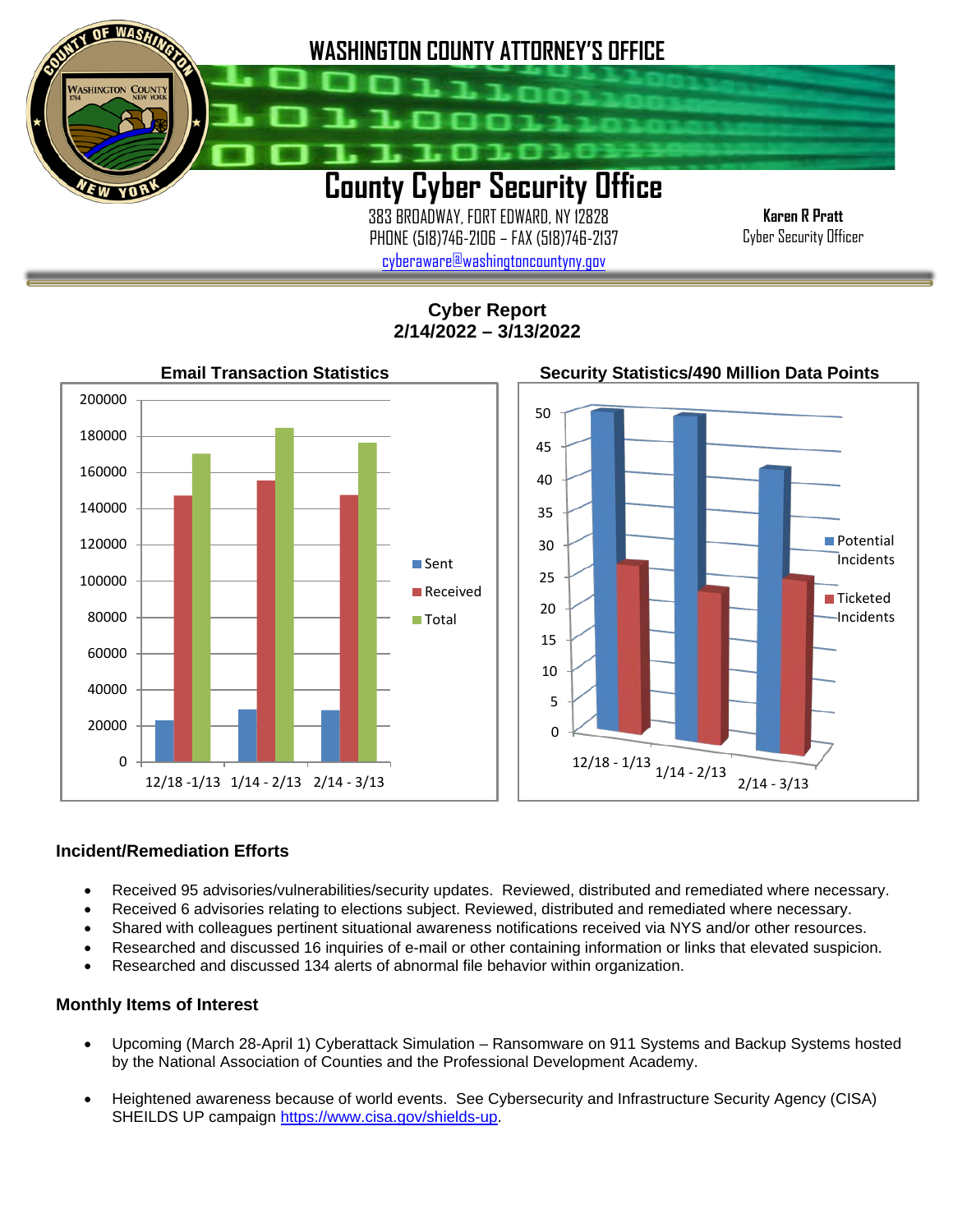## CYBERSECURITY HIGHLIGHTS 2018-2022

## PUBLICATIONS AND PRESENTATIONS

- Requested to present at the New York State Local Government Information Technology Directors Association Spring Meeting. Presentation will be focused on Cybersecurity Insurance.
- Requested to be a panelist and present at workshop presenting the Cybersecurity Primer for Local Government Leaders at the NYSAC Legislative Conference
- Featured on Season 2, Episode 2 StateScoop podcast as 2020 award winner LocalSmart Cybersecurity Leader of the Year talking about leading security operations in local government.
- Participated as a key stakeholder in panel discussion on the New York State-wide Elections Security Risk Assessment at the 2019 MS-ISAC Annual Meeting in Denver, Colorado.
- Authored article published on page 47 in the Fall 2021 NYSAC News Issue, "What the Chief Information Security Officer Wants the Executive to Know".
- Authored the Center for Internet Security (CIS) Newsletter "Compromised Email Account? Here's What To Do"
- Co-Authored the Center for Internet Security (CIS) Newsletter "2021 Cybersecurity Spring Cleaning Checklist"
- Authored the Center for Internet Security (CIS) Newsletter "Working Remotely" How to be Safe, Secure and Successful".
- Authored the Center for Internet Security (CIS) Newsletter "10 Tips to Securely Configure Your New Devices"
- Presentation to various senior communities on Cyber Security, Privacy and Fraud.
	- o Hartford seniors at Hartford Firehouse
	- o Cambridge seniors at Cambridge Senior Site
	- o Granville seniors at Granville Senior Center
	- o Granville seniors at Mountainview Commons
	- o Salem seniors at Proudfit Hall
- Provided 80+ education and awareness emails to employees

# ADVISORY

- Served on New York Association of Counties expert panel on Cybersecurity Primer for Local Government Leaders
- Served on New York State Board of Elections Cyber Regulation workgroup

# PROFESSIONAL MEMBERSHIPS

- Multi-State Information Sharing and Analysis Center (MS-ISAC) Education and Awareness Co-Chair
- National Association of Counties Tech Xchange
- Coalition of City CISOs

# HONORS AND GRANT AWARDS

- 2020 LocalSmart Cybersecurity of the Year award
- 2019 New York State Cyber Security Champion Award
- \$50,000 New York State Department of Homeland Security and Emergency Services FY2017 Cyber Security Grant
- \$50,000 New York State Department of Homeland Security and Emergency Services FY2018 Cyber Security Grant
- \$50,000 New York State Department of Homeland Security and Emergency Services FY2019 Cyber Security Grant
- Requested to submit nomination to fund participation at the 15<sup>th</sup> Annual MS-ISAC Meeting in Baltimore, Maryland
- Nominated to participate in the 2019 Multi State Information Sharing and Analysis Center in Denver, Colorado

# **CERTIFICATIONS**

- Professional Leadership Academy Enterprise Cybersecurity Leadership Master Certificate
- Professional Leadership Academy Cyber Simulation on Pandemic
- Professional Leadership Academy Cyber Simulation on Ransomware
- Professional Leadership Academy Cyber Simulation on the Internet of Things
- Professional Leadership Academy Cyber Simulation on Insider Threat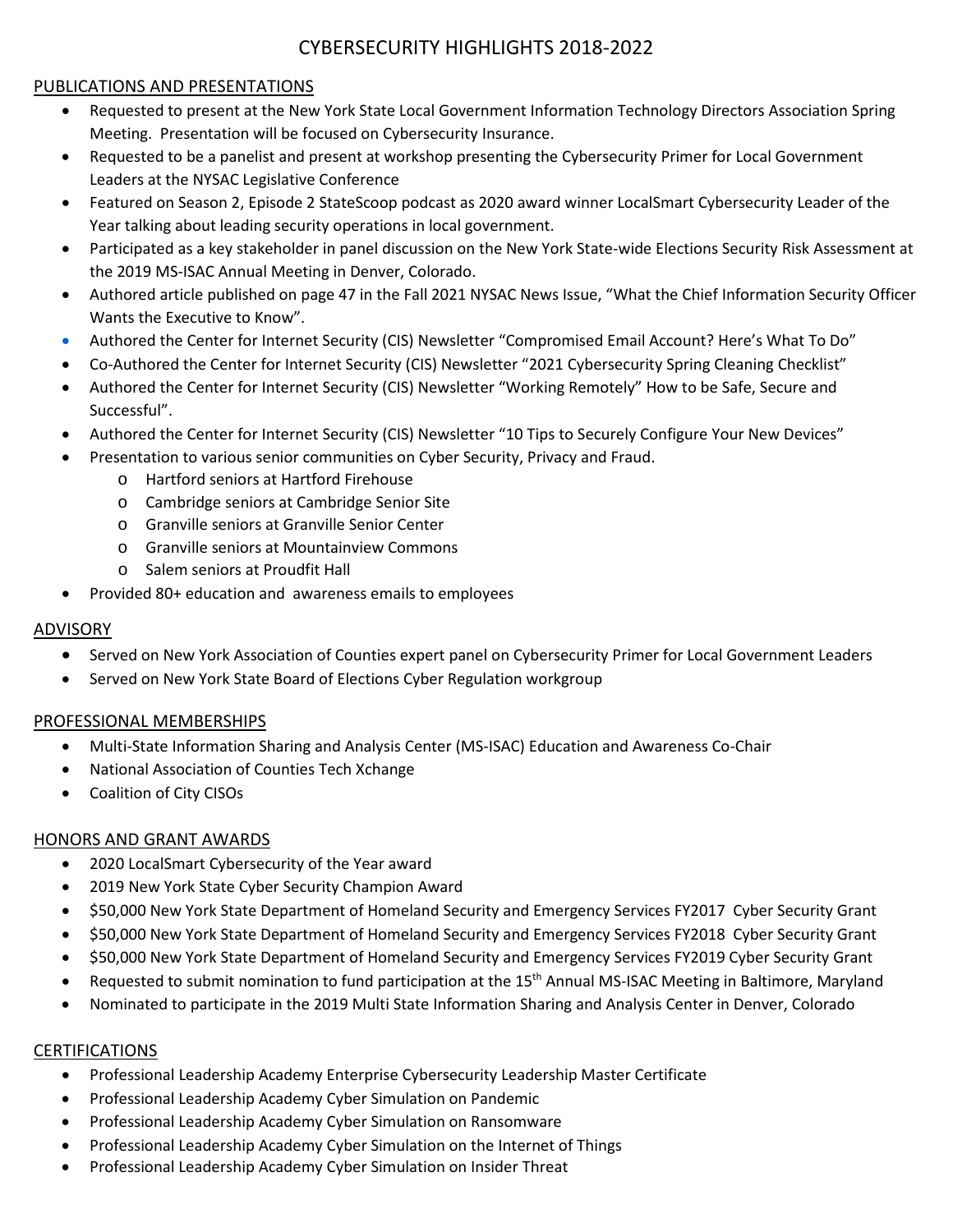| On Time           |       |                            | Later than expected               | <b>OverDue</b>                                                 |                       |                 |                                  |
|-------------------|-------|----------------------------|-----------------------------------|----------------------------------------------------------------|-----------------------|-----------------|----------------------------------|
| <b>Start Date</b> | Goal  | <b>Status</b>              | Item                              | <b>Description</b>                                             | Dept                  | <b>Complete</b> | <b>Latest Activity</b>           |
| 1/21              | 2/22  | <b>Pending</b><br>Complete | <b>GIS Server replacement</b>     | <b>Upgrading and replacement</b><br>of GIS Server/Workstations | Real<br>Property/IT   | 95%             | Scheduling a go live with vendor |
| 8/21              | 4/22  | In Process                 | Call account software upgrade     | Build new server and install<br>new software                   | T                     | 95%             | Working with vendor on go live   |
| 8/21              | 5/22  | <b>In Process</b>          | Replacement of patrol car pcs     | Replace patrol car pcs in all<br>vehicles                      | Sheriff/IT            | 5%              | Waiting for product              |
| 11/21             | 4/22  | In Process                 | Camera project                    | Camera install and replace                                     | All                   | 50%             | Installing cameras               |
| 2/22              | 4/22  | In Process                 | <b>UPS Replacement</b>            | <b>Replace county UPS devices</b>                              | All                   | 15%             | <b>Replacing appliances</b>      |
| 3/22              | 8/22  | In Process                 | <b>Probation software</b>         | <b>Probation software</b><br>implementation                    | Probation             | 5%              | Kicked off project               |
| 5/21              | 10/21 | Complete                   | Remote environment upgrade        | Upgrade of remote<br>application environment                   | IT                    | 100%            | Complete                         |
| 8/21              | 2/22  | Complete                   | Pub Safety/Sheriff VPN<br>upgrade | Upgrade of VPN application<br>for these offices                | Sheriff/Pub<br>Safety | 100%            | Complete                         |
| 1/22              | 2/22  | Complete                   | Softphone SSO                     | SSO integration for Softphone                                  | All                   | 100%            | Complete                         |